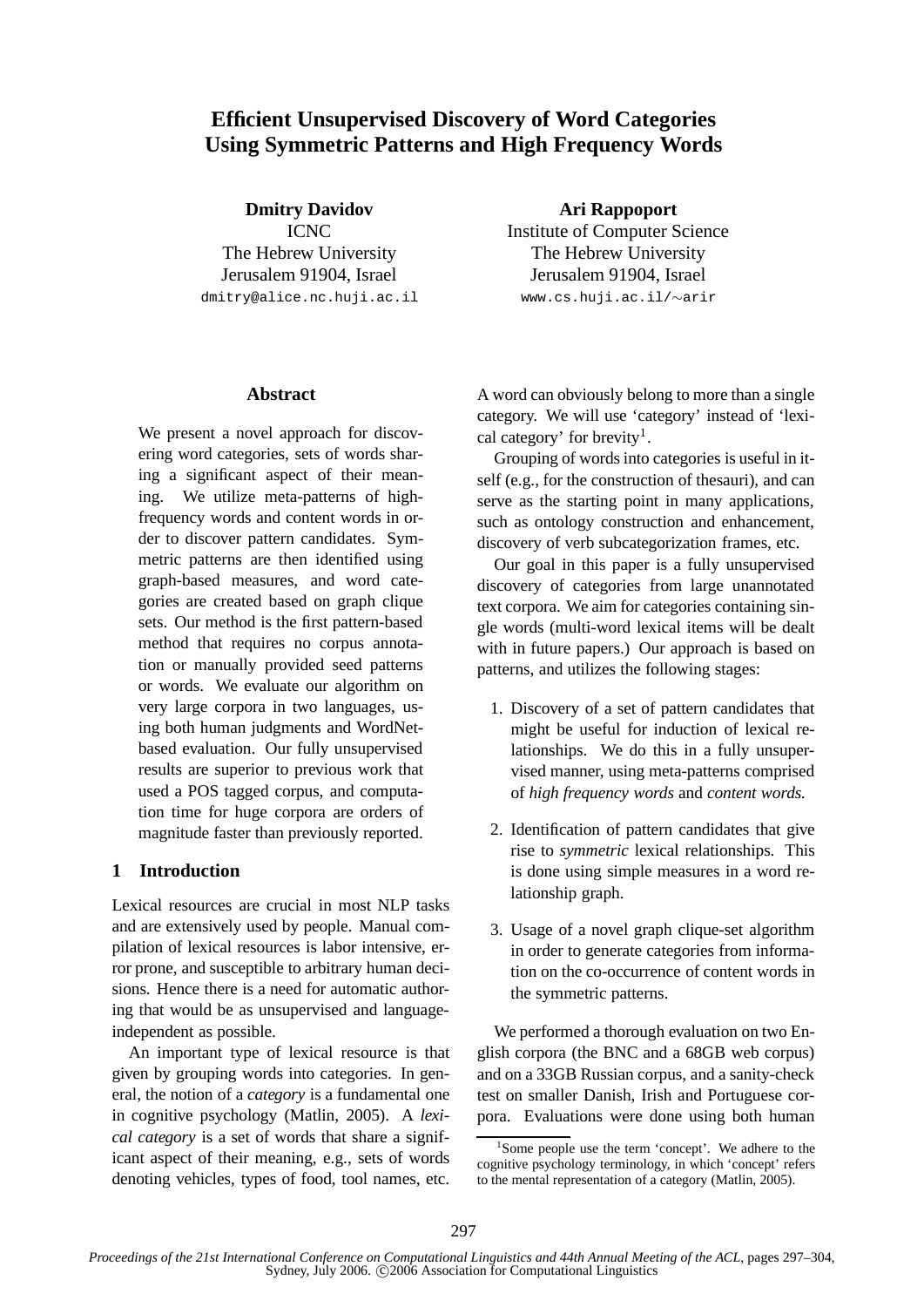judgments and WordNet in a setting quite similar to that done (for the BNC) in previous work. Our unsupervised results are superior to previous work that used a POS tagged corpus, are less language dependent, and are very efficient computationally<sup>2</sup>.

Patterns are a common approach in lexical acquisition. Our approach is novel in several aspects: (1) we discover patterns in a fully unsupervised manner, as opposed to using a manually prepared pattern set, pattern seed or words seeds; (2) our pattern discovery requires no annotation of the input corpus, as opposed to requiring POS tagging or partial or full parsing; (3) we discover general symmetric patterns, as opposed to using a few hard-coded ones such as 'x and y'; (4) the cliqueset graph algorithm in stage 3 is novel. In addition, we demonstrated the relatively language independent nature of our approach by evaluating on very large corpora in two languages<sup>3</sup>.

Section 2 surveys previous work. Section 3 describes pattern discovery, and Section 4 describes the formation of categories. Evaluation is presented in Section 5, and a discussion in Section 6.

## **2 Previous Work**

Much work has been done on lexical acquisition of all sorts. The three main distinguishing axes are (1) the type of corpus annotation and other human input used; (2) the type of lexical relationship targeted; and (3) the basic algorithmic approach. The two main approaches are pattern-based discovery and clustering of context feature vectors.

Many of the papers cited below aim at the construction of hyponym (is-a) hierarchies. Note that they can also be viewed as algorithms for category discovery, because a subtree in such a hierarchy defines a lexical category.

A first major algorithmic approach is to represent word contexts as vectors in some space and use similarity measures and automatic clustering in that space (Curran and Moens, 2002). Pereira (1993) and Lin (1998) use syntactic features in the vector definition. (Pantel and Lin, 2002) improves on the latter by clustering by committee. Caraballo (1999) uses conjunction and appositive annotations in the vector representation.

The only previous works addressing our problem and not requiring any syntactic annotation are those that decompose a lexically-defined matrix (by SVD, PCA etc), e.g. (Schütze,  $1998$ ; Deerwester et al, 1990). Such matrix decomposition is computationally heavy and has not been proven to scale well when the number of words assigned to categories grows.

Agglomerative clustering (e.g., (Brown et al, 1992; Li, 1996)) can produce hierarchical word categories from an unannotated corpus. However, we are not aware of work in this direction that has been evaluated with good results on lexical category acquisition. The technique is also quite demanding computationally.

The second main algorithmic approach is to use lexico-syntactic patterns. Patterns have been shown to produce more accurate results than feature vectors, at a lower computational cost on large corpora (Pantel et al, 2004). Hearst (1992) uses a manually prepared set of initial lexical patterns in order to discover hierarchical categories, and utilizes those categories in order to automatically discover additional patterns.

(Berland and Charniak, 1999) use hand crafted patterns to discover part-of (meronymy) relationships, and (Chklovski and Pantel, 2004) discover various interesting relations between verbs. Both use information obtained by parsing. (Pantel et al, 2004) reduce the depth of the linguistic data used but still requires POS tagging.

Many papers directly target specific applications, and build lexical resources as a side effect. Named Entity Recognition can be viewed as an instance of our problem where the desired categories contain words that are names of entities of a particular kind, as done in (Freitag, 2004) using coclustering. Many Information Extraction papers discover relationships between words using syntactic patterns (Riloff and Jones, 1999).

(Widdows and Dorow, 2002; Dorow et al, 2005) discover categories using two hard-coded symmetric patterns, and are thus the closest to us. They also introduce an elegant graph representation that we adopted. They report good results. However, they require POS tagging of the corpus, use only two hard-coded patterns ('x and y', 'x or y'), deal only with nouns, and require non-trivial computations on the graph.

A third, less common, approach uses settheoretic inference, for example (Cimiano et al,

<sup>&</sup>lt;sup>2</sup>We did not compare against methods that use richer syntactic information, both because they are supervised and because they are much more computationally demanding.

<sup>&</sup>lt;sup>3</sup>We are not aware of any multilingual evaluation previously reported on the task.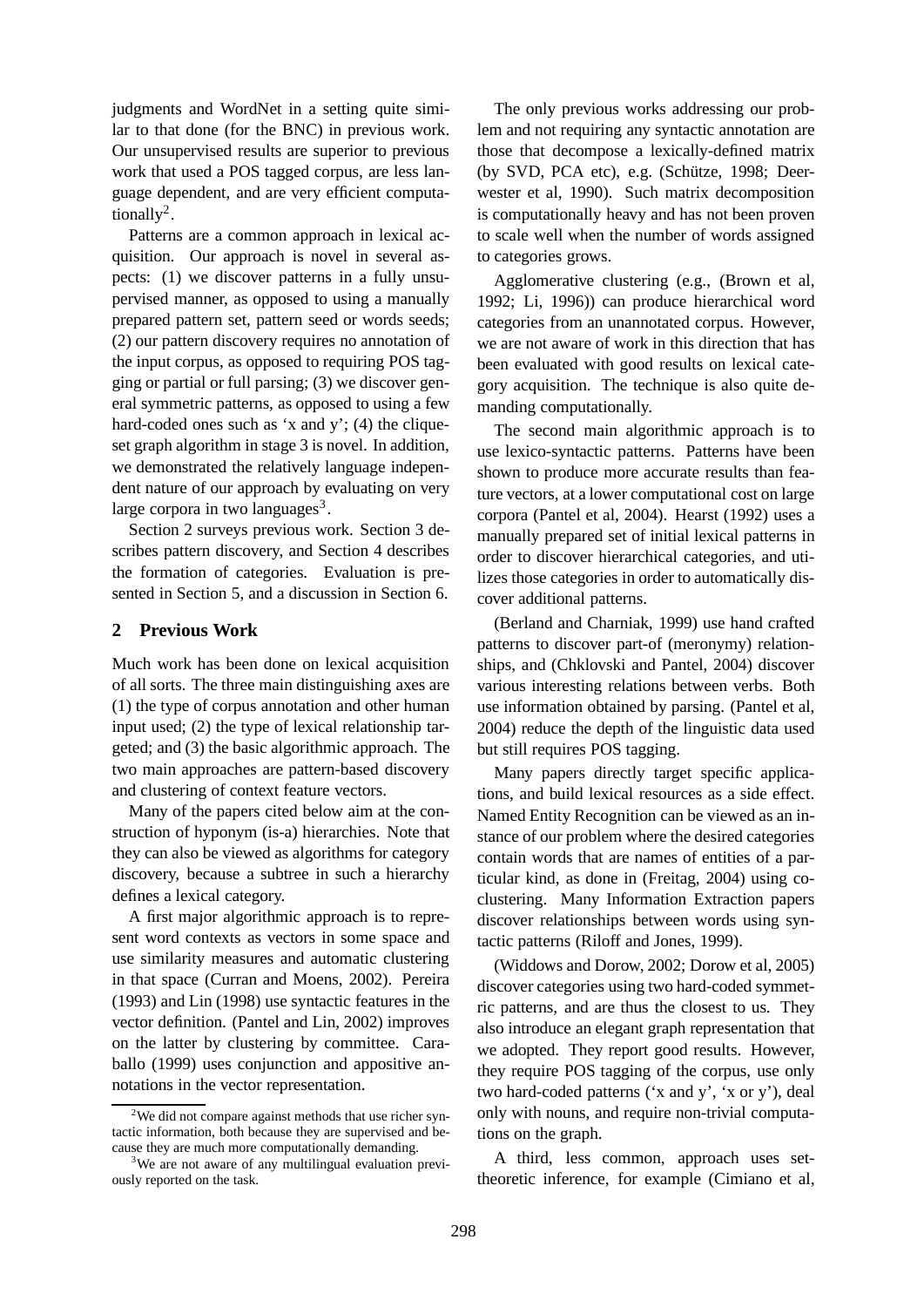2005). Again, that paper uses syntactic information.

In summary, no previous work has combined the accuracy, scalability and performance advantages of patterns with the fully unsupervised, unannotated nature possible with clustering approaches. This severely limits the applicability of previous work on the huge corpora available at present.

## **3 Discovery of Patterns**

Our first step is the discovery of patterns that are useful for lexical category acquisition. We use two main stages: discovery of pattern candidates, and identification of the symmetric patterns among the candidates.

#### **3.1 Pattern Candidates**

An examination of the patterns found useful in previous work shows that they contain one or more very frequent word, such as 'and', 'is', etc. Our approach towards unsupervised pattern induction is to find such words and utilize them.

We define a *high frequency word (HFW)* as a word appearing more than  $T_H$  times per million words, and a *content word (CW)* as a word appearing less than  $T_C$  times per a million words<sup>4</sup>.

Now define a *meta-pattern* as any sequence of HFWs and CWs. In this paper we require that meta-patterns obey the following constraints: (1) at most 4 words; (2) exactly two content words; (3) no two consecutive CWs. The rationale is to see what can be achieved using relatively short patterns and where the discovered categories contain single words only. We will relax these constraints in future papers. Our meta-patterns here are thus of four types: CHC, CHCH, CHHC, and HCHC.

In order to focus on patterns that are more likely to provide high quality categories, we removed patterns that appear in the corpus less than  $T_P$ times per million words. Since we can ensure that the number of HFWs is bounded, the total number of pattern candidates is bounded as well. Hence, this stage can be computed in time linear in the size of the corpus (assuming the corpus has been already pre-processed to allow direct access to a word by its index.)

#### **3.2 Symmetric Patterns**

Many of the pattern candidates discovered in the previous stage are not usable. In order to find a usable subset, we focus on the symmetric patterns. Our rationale is that two content-bearing words that appear in a symmetric pattern are likely to be semantically similar in some sense. This simple observation turns out to be very powerful, as shown by our results. We will eventually combine data from several patterns and from different corpus windows (Section 4.)

For identifying symmetric patterns, we use a version of the graph representation of (Widdows and Dorow, 2002). We first define the *singlepattern graph* G(P) as follows. Nodes correspond to content words, and there is a directed arc  $A(x, y)$  from node x to node y iff (1) the words x and  $y$  both appear in an instance of the pattern  $P$ as its two CWs; and (2) x precedes  $y$  in  $P$ . Denote by  $Nodes(G), Arcs(G)$  the nodes and arcs in a graph G, respectively.

We now compute three measures on  $G(P)$  and combine them for all pattern candidates to filter asymmetric ones. The first measure  $(M_1)$  counts the proportion of words that can appear in both slots of the pattern, out of the total number of words. The reasoning here is that if a pattern allows a large percentage of words to participate in both slots, its chances of being a symmetric pattern are greater:

$$
M_1 := \frac{|\{x \mid \exists y A(x, y) \land \exists z A(z, x)\}|}{|Nodes(G(P))|}
$$

 $M_1$  filters well patterns that connect words having different parts of speech. However, it may fail to filter patterns that contain multiple levels of asymmetric relationships. For example, in the pattern 'x belongs to y', we may find a word  $B$ on both sides ('A belongs to B', 'B belongs to C') while the pattern is still asymmetric.

In order to detect symmetric relationships in a finer manner, for the second and third measures we define  $SymG(P)$ , the symmetric subgraph of  $G(P)$ , containing only the bidirectional arcs and nodes of  $G(P)$ :

$$
SymG(P) = \{\{x\}, \{(x, y)\} | A(x, y) \land A(y, x)\}\
$$

The second and third measures count the proportion of the number of symmetric nodes and edges in  $G(P)$ , respectively:

$$
M_2 := \frac{|Nodes(SymG(P))|}{|Nodes(G(P))|}
$$

<sup>&</sup>lt;sup>4</sup>Considerations for the selection of thresholds are discussed in Section 5.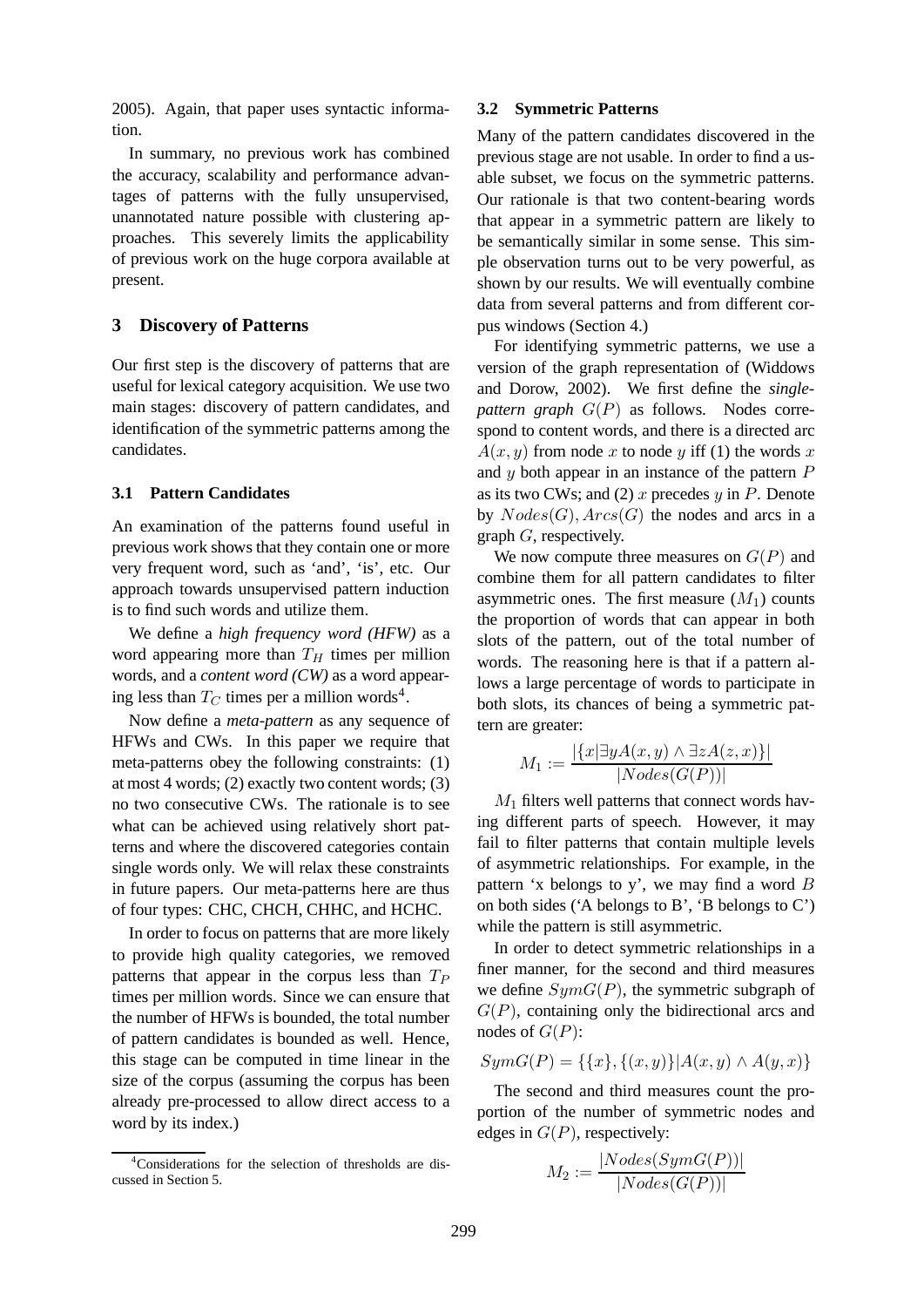$$
M_3 := \frac{|Arcs(SymG(P))|}{|Arcs(G(P))|}
$$

All three measures yield values in  $[0, 1]$ , and in all three a higher value indicates more symmetry.  $M_2$  and  $M_3$  are obviously correlated, but they capture different aspects of a pattern's nature:  $M_3$ is informative for highly interconnected but small word categories (e.g., month names), while  $M_2$  is useful for larger categories that are more loosely connected in the corpus.

We use the three measures as follows. For each measure, we prepare a sorted list of all candidate patterns. We remove patterns that are not in the top  $Z_T$  (we use 100, see Section 5) in any of the three lists, and patterns that are in the bottom  $Z_B$ in at least one of the lists. The remaining patterns constitute our final list of symmetric patterns.

We do not rank the final list, since the category discovery algorithm of the next section does not need such a ranking. Defining and utilizing such a ranking is a subject for future work.

A sparse matrix representation of each graph can be computed in time linear in the size of the input corpus, since (1) the number of patterns |P| is bounded, (2) vocabulary size  $|V|$  (the total number of graph nodes) is much smaller than corpus size, and (3) the average node degree is much smaller than  $|V|$  (in practice, with the thresholds used, it is a small constant.)

### **4 Discovery of Categories**

After the end of the previous stage we have a set of symmetric patterns. We now use them in order to discover categories. In this section we describe the graph clique-set method for generating initial categories, and category pruning techniques for increased quality.

#### **4.1 The Clique-Set Method**

Our approach to category discovery is based on connectivity structures in the all-pattern word relationship graph  $G$ , resulting from merging all of the single-pattern graphs into a single unified graph. The graph G can be built in time  $O(|V| \times |P| \times$  $AverageDegree(G(P))) = O(|V|)$  (we use V rather than  $Nodes(G)$  for brevity.)

When building  $G$ , no special treatment is done when one pattern is contained within another. For example, any pattern of the form CHC is contained in a pattern of the form HCHC ('x and y', 'both x and y'.) The shared part yields exactly the same

subgraph. This policy could be changed for a discovery of finer relationships.

The main observation on  $G$  is that words that are highly interconnected are good candidates to form a category. This is the same general observation exploited by (Widdows and Dorow, 2002), who try to find graph regions that are more connected internally than externally.

We use a different algorithm. We find all strong  $n$ -cliques (subgraphs containing  $n$  nodes that are all bidirectionally interconnected.) A clique Q defines a category that contains the nodes in  $Q$  plus all of the nodes that are (1) at least unidirectionally connected to all nodes in  $Q$ , and  $(2)$  bidirectionally connected to at least one node in Q.

In practice we use 2-cliques. The strongly connected cliques are the bidirectional arcs in G and their nodes. For each such arc  $A$ , a category is generated that contains the nodes of all triangles that contain A and at least one additional bidirectional arc. For example, suppose the corpus contains the text fragments 'book and newspaper', 'newspaper and book', 'book and note', 'note and book' and 'note and newspaper'. In this case the three words are assigned to a category.

Note that a pair of nodes connected by a symmetric arc can appear in more than a single category. For example, suppose a graph G containing five nodes and seven arcs that define exactly three strongly connected triangles, ABC, ABD, ACE. The arc  $(A, B)$  yields a category  $\{A, B, C, D\}$ , and the arc  $(A, C)$  yields a category  $\{A, C, B, E\}.$ Nodes A and C appear in both categories. Category merging is described below.

This stage requires an  $O(1)$  computation for each bidirectional arc of each node, so its complexity is  $O(|V| \times AverageDegree(G))$  =  $O(|V|)$ .

## **4.2 Enhancing Category Quality: Category Merging and Corpus Windowing**

In order to cover as many words as possible, we use the smallest clique, a single symmetric arc. This creates redundant categories. We enhance the quality of the categories by merging them and by windowing on the corpus.

We use two simple merge heuristics. First, if two categories are identical we treat them as one. Second, given two categories  $Q, R$ , we merge them iff there's more than a 50% overlap between them:  $(|Q \cap R| > |Q|/2) \wedge (|Q \cap R| > |R|/2)$ .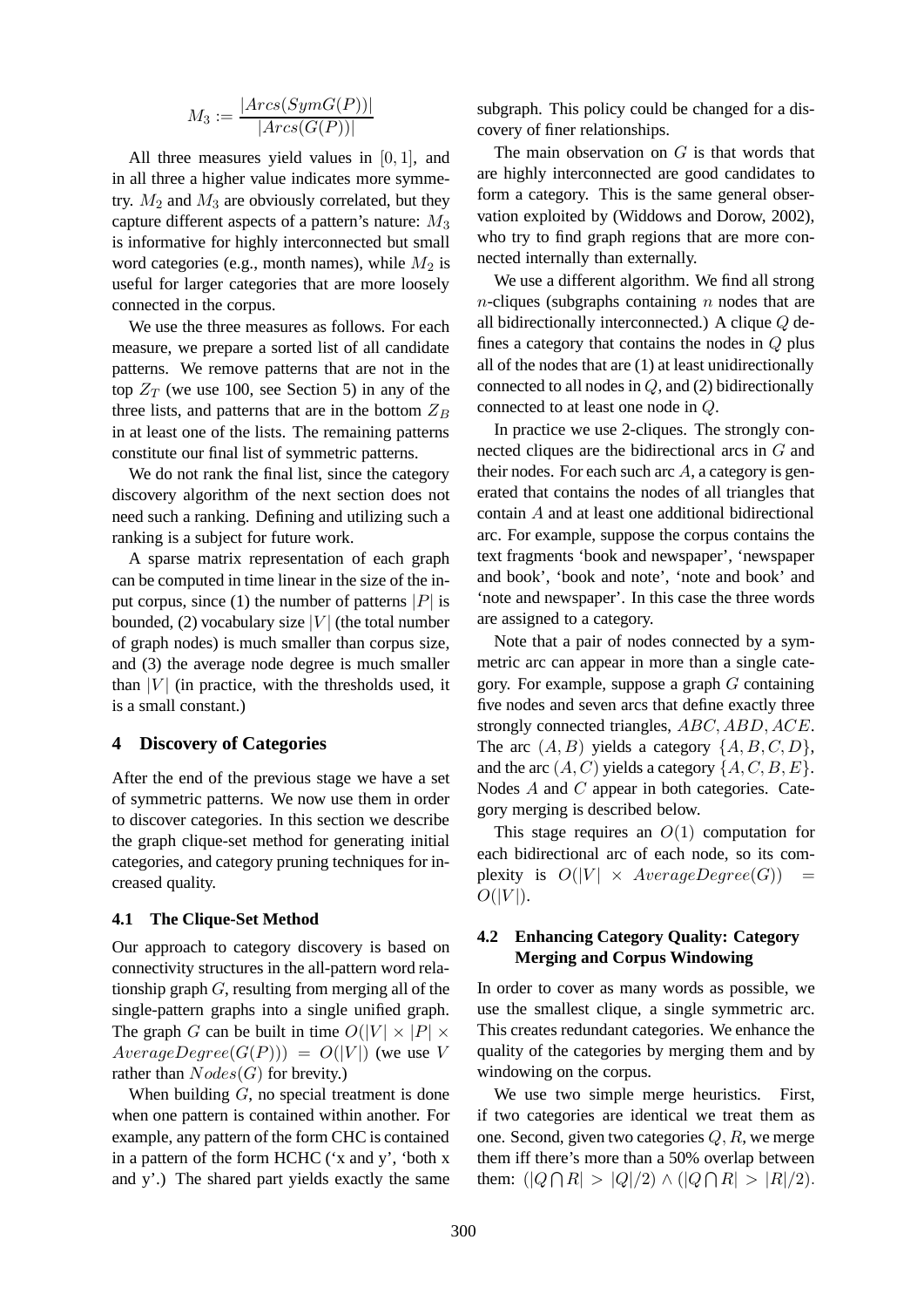This could be added to the clique-set stage, but the phrasing above is simpler to explain and implement.

In order to increase category quality and remove categories that are too context-specific, we use a simple corpus windowing technique. Instead of running the algorithm of this section on the whole corpus, we divide the corpus into windows of equal size (see Section 5 for size determination) and perform the category discovery algorithm of this section on each window independently. Merging is also performed in each window separately. We now have a set of categories for each window. For the final set, we select only those categories that appear in at least two of the windows. This technique reduces noise at the potential cost of lowering coverage. However, the numbers of categories discovered and words they contain is still very large (see Section 5), so windowing achieves higher precision without hurting coverage in practice.

The complexity of the merge stage is  $O(|V|)$ times the average number of categories per word times the average number of words per category. The latter two are small in practice, so complexity amounts to  $O(|V|)$ .

# **5 Evaluation**

Lexical acquisition algorithms are notoriously hard to evaluate. We have attempted to be as thorough as possible, using several languages and both automatic and human evaluation. In the automatic part, we followed as closely as possible the methodology and data used in previous work, so that meaningful comparisons could be made.

# **5.1 Languages and Corpora**

We performed in-depth evaluation on two languages, English and Russian, using three corpora, two for English and one for Russian. The first English corpus is the BNC, containing about 100M words. The second English corpus, Dmoz (Gabrilovich and Markovitch, 2005), is a web corpus obtained by crawling and cleaning the URLs in the Open Directory Project (dmoz.org), resulting in 68GB containing about 8.2G words from 50M web pages.

The Russian corpus was assembled from many web sites and carefully filtered for duplicates, to yield 33GB and 4G words. It is a varied corpus comprising literature, technical texts, news, newsgroups, etc.

As a preliminary sanity-check test we also applied our method to smaller corpora in Danish, Irish and Portuguese, and noted some substantial similarities in the discovered patterns. For example, in all 5 languages the pattern corresponding to 'x and y' was among the 50 selected.

## **5.2 Thresholds, Statistics and Examples**

The thresholds  $T_H, T_C, T_P, Z_T, Z_B$ , were determined by memory size considerations: we computed thresholds that would give us the maximal number of words, while enabling the pattern access table to reside in main memory. The resulting numbers are 100, 50, 20, 100, 100.

Corpus window size was determined by starting from a very small window size, defining at random a single window of that size, running the algorithm, and iterating this process with increased window sizes until reaching a desired vocabulary category participation percentage (i.e., x% of the different words in the corpus assigned into categories. We used 5%.) This process has only a negligible effect on running times, because each iteration is run only on a single window, not on the whole corpus.

The table below gives some statistics.  $V$  is the total number of different words in the corpus. W is the number of words belonging to at least one of our categories.  $C$  is the number of categories (after merging and windowing.)  $AS$  is the average category size. Running times are in minutes on a 2.53Ghz Pentium 4 XP machine with 1GB memory. Note how small they are, when compared to (Pantel et al, 2004), which took 4 days for a smaller corpus using the same CPU.

|            |      | w    |      | AS   | Time             |
|------------|------|------|------|------|------------------|
| Dmoz       | 16M  | 330K | 142K | 12.8 | 93m              |
| <b>BNC</b> | 337K | 25K  | 9.6K | 10.2 | 6.8 <sub>m</sub> |
| Russian    | 10M  | 235K | 115K | 11.6 | 60m              |

Among the patterns discovered are the ubiquitous 'x and y', 'x or y' and many patterns containing them. Additional patterns include 'from x to y', 'x and/or y' (punctuation is treated here as white space), 'x and a y', and 'neither x nor y'.

We discover categories of different parts of speech. Among the noun ones, there are many whose precision is 100%: 37 countries, 18 languages, 51 chemical elements, 62 animals, 28 types of meat, 19 fruits, 32 university names, etc. A nice verb category example is {*dive, snorkel, swim, float, surf, sail, canoe, kayak, paddle, tube, drift*}*.* A nice adjective example is {*amazing,*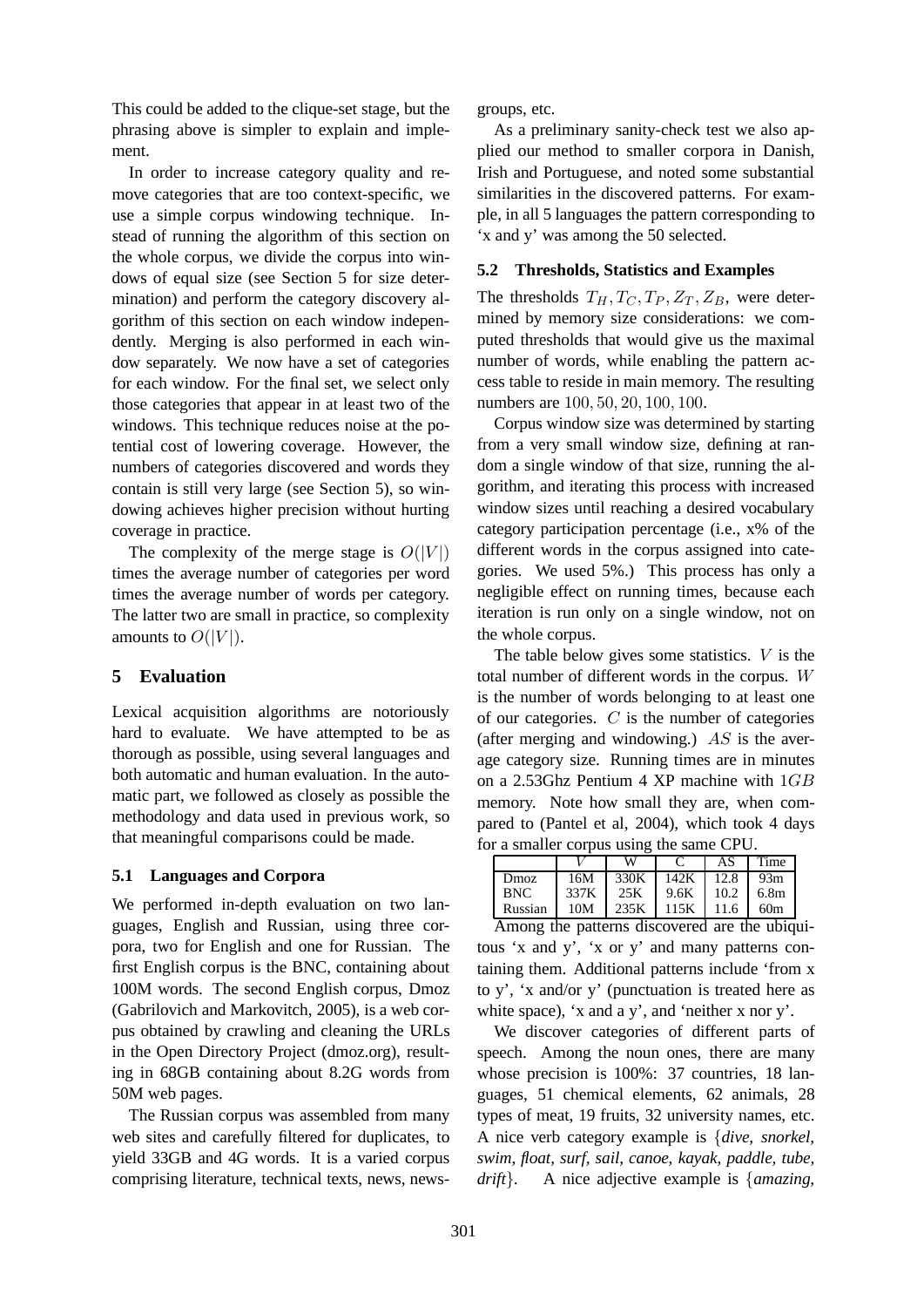*awesome, fascinating, inspiring, inspirational, exciting, fantastic, breathtaking, gorgeous.*}

### **5.3 Human Judgment Evaluation**

The purpose of the human evaluation was dual: to assess the quality of the discovered categories in terms of precision, and to compare with those obtained by a baseline clustering algorithm.

For the baseline, we implemented k-means as follows. We have removed stopwords from the corpus, and then used as features the words which appear before or after the target word. In the calculation of feature values and inter-vector distances, and in the removal of less informative features, we have strictly followed (Pantel and Lin, 2002). We ran the algorithm 10 times using  $k = 500$  with randomly selected centroids, producing 5000 clusters. We then merged the resulting clusters using the same 50% overlap criterion as in our algorithm. The result included 3090, 2116, and 3206 clusters for Dmoz, BNC and Russian respectively.

We used 8 subjects for evaluation of the English categories and 15 subjects for evaluation of the Russian ones. In order to assess the subjects' reliability, we also included random categories (see below.)

The experiment contained two parts. In Part I, subjects were given 40 triplets of words and were asked to rank them using the following scale: (1) the words definitely share a significant part of their meaning; (2) the words have a shared meaning but only in some context; (3) the words have a shared meaning only under a very unusual context/situation; (4) the words do not share any meaning; (5) I am not familiar enough with some/all of the words.

The 40 triplets were obtained as follows. 20 of our categories were selected at random from the non-overlapping categories we have discovered, and three words were selected from each of these at random. 10 triplets were selected in the same manner from the categories produced by k-means, and 10 triplets were generated by random selection of content words from the same window in the corpus.

In Part II, subjects were given the full categories of the triplets that were graded as 1 or 2 in Part I (that is, the full 'good' categories in terms of sharing of meaning.) They were asked to grade the categories from 1 (worst) to 10 (best) according to how much the full category had met the expectations they had when seeing only the triplet.

Results are given in Table 1. The first line gives the average percentage of triplets that were given scores of 1 or 2 (that is, 'significant shared meaning'.) The 2nd line gives the average score of a triplet (1 is best.) In these lines scores of 5 were not counted. The 3rd line gives the average score given to a full category (10 is best.) Interevaluator Kappa between scores 1,2 and 3,4 was 0.56, 0.67 and 0.72 for Dmoz, BNC and Russian respectively.

Our algorithm clearly outperforms k-means, which outperforms random. We believe that the Russian results are better because the percentage of native speakers among our subjects for Russian was larger than that for English.

## **5.4 WordNet-Based Evaluation**

The major guideline in this part of the evaluation was to compare our results with previous work having a similar goal (Widdows and Dorow, 2002). We have followed their methodology as best as we could, using the same WordNet (WN) categories and the same corpus (BNC) in addition to the Dmoz and Russian corpora<sup>5</sup>.

The evaluation method is as follows. We took the exact 10 WN subsets referred to as 'subjects' in (Widdows and Dorow, 2002), and removed all multi-word items. We now selected at random 10 pairs of words from each subject. For each pair, we found the largest of our discovered categories containing it (if there isn't one, we pick another pair. This is valid because our Recall is obviously not even close to 100%, so if we did not pick another pair we would seriously harm the validity of the evaluation.) The various morphological forms of the same word were treated as one during the evaluation.

The only difference from the (Widdows and Dorow, 2002) experiment is the usage of pairs rather than single words. We did this in order to disambiguate our categories. This was not needed in (Widdows and Dorow, 2002) because they had directly accessed the word graph, which may be an advantage in some applications.

The Russian evaluation posed a bit of a problem because the Russian WordNet is not readily available and its coverage is rather small. Fortunately, the subject list is such that WordNet words

<sup>5</sup> (Widdows and Dorow, 2002) also reports results for an LSA-based clustering algorithm that are vastly inferior to the pattern-based ones.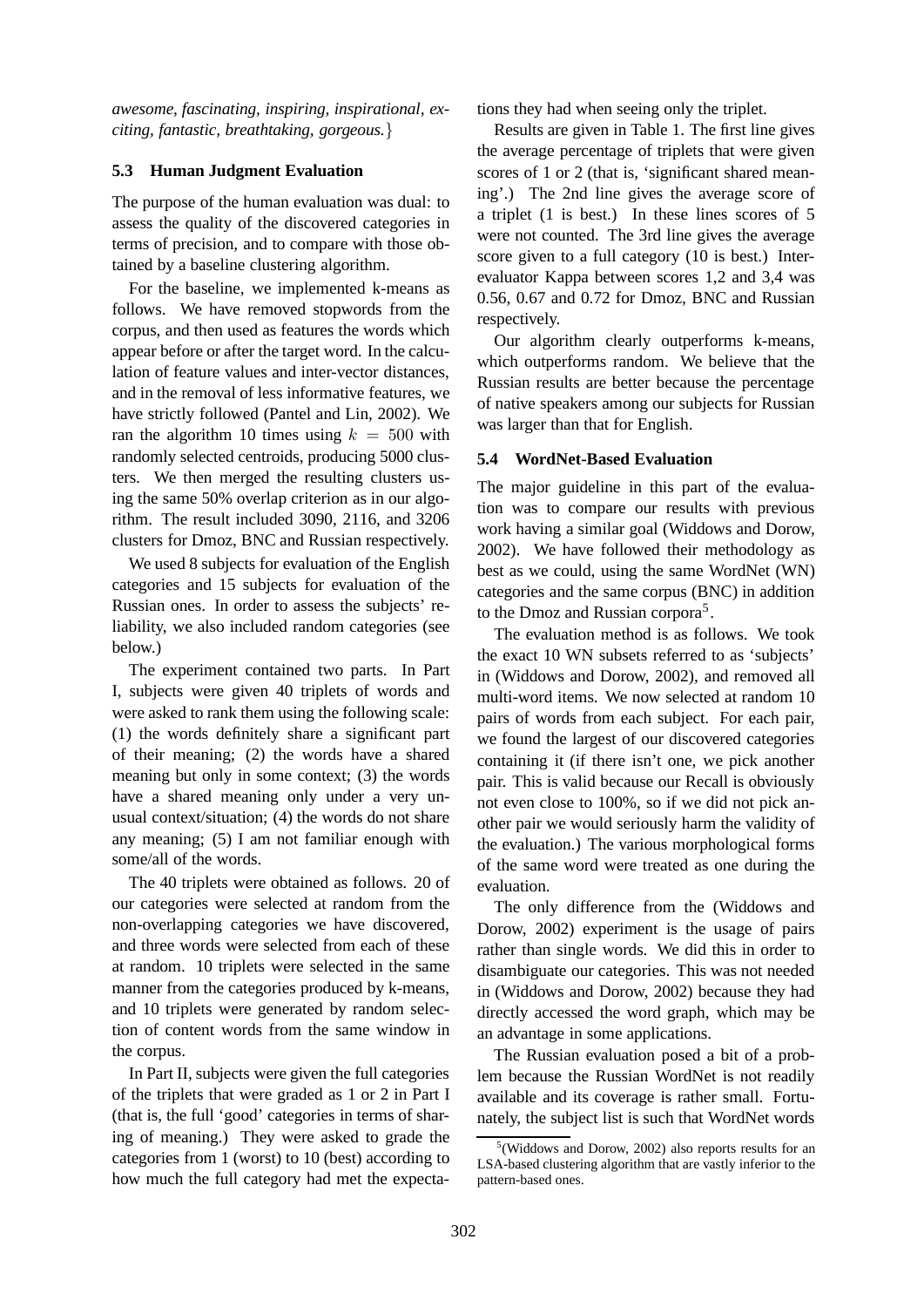|                              | Dmoz  |         | <b>BNC</b> |       |         | Russian  |       |         |        |
|------------------------------|-------|---------|------------|-------|---------|----------|-------|---------|--------|
|                              | us    | k-means | random     | us    | k-means | random   | us    | k-means | random |
| (% )<br>avg 'shared meaning' | 80.53 | 18.25   | .43        | 86.87 | 8.52    | $0.00\,$ | 95.00 | 18.96   | 7.33   |
| avg triplet score $(1-4)$    | 1.74  | 3.34    | 3.88       | 1.56  | 3.61    | 3.94     | 1.34  | 3.32    | 3.76   |
| avg category score (1-10)    | 9.27  | 4.00    |            | 9.31  | 4.50    | $0.00\,$ | 8.50  | 4.66    | 3.32   |

Table 1: Results of evaluation by human judgment of three data sets (ours, that obtained by k-means, and random categories) on the three corpora. See text for detailed explanations.

could be translated unambiguously to Russian and words in our discovered categories could be translated unambiguously into English. This was the methodology taken.

For each found category  $C$  containing  $N$  words, we computed the following (see Table 2): (1) Precision: the number of words present in both C and WN divided by  $N$ ; (2) Precision\*: the number of correct words divided by N. Correct words are either words that appear in the WN subtree, or words whose entry in the American Heritage Dictionary or the Britannica directly defines them as belonging to the given class (e.g., 'keyboard' is defined as 'a piano'; 'mitt' is defined by 'a type of glove'.) This was done in order to overcome the relative poorness of WordNet; (3) Recall: the number of words present in both C and WN divided by the number of (single) words in WN; (4) The number of correctly discovered words (New) that are not in WN. The Table also shows the number of WN words (:WN), in order to get a feeling by how much WN could be improved here. For each subject, we show the average over the 10 randomly selected pairs.

Table 2 also shows the average of each measure over the subjects, and the two precision measures when computed on the total set of WN words. The (uncorrected) precision is the only metric given in (Widdows and Dorow, 2002), who reported 82% (for the BNC.) Our method gives 90.47% for this metric on the same corpus.

#### **5.5 Summary**

Our human-evaluated and WordNet-based results are better than the baseline and previous work respectively. Both are also of good standalone quality. Clearly, evaluation methodology for lexical acquisition tasks should be improved, which is an interesting research direction in itself.

Examining our categories at random, we found a nice example that shows how difficult it is to evaluate the task and how useful automatic category discovery can be, as opposed to manual definition. Consider the following category, discovered in the Dmoz corpus: {*nightcrawlers, chicken, shrimp, liver, leeches*}. We did not know why these words were grouped together; if asked in an evaluation, we would give the category a very low score. However, after some web search, we found that this is a 'fish bait' category, especially suitable for catfish.

# **6 Discussion**

We have presented a novel method for patternbased discovery of lexical semantic categories. It is the first pattern-based lexical acquisition method that is fully unsupervised, requiring no corpus annotation or manually provided patterns or words. Pattern candidates are discovered using meta-patterns of high frequency and content words, and symmetric patterns are discovered using simple graph-theoretic measures. Categories are generated using a novel graph clique-set algorithm. The only other fully unsupervised lexical category acquisition approach is based on decomposition of a matrix defined by context feature vectors, and it has not been shown to scale well yet. Our algorithm was evaluated using both human judgment and automatic comparisons with Word-Net, and results were superior to previous work (although it used a POS tagged corpus) and more efficient computationally. Our algorithm is also easy to implement.

Computational efficiency and specifically lack of annotation are important criteria, because they allow usage of huge corpora, which are presently becoming available and growing in size.

There are many directions to pursue in the future: (1) support multi-word lexical items; (2) increase category quality by improved merge algorithms; (3) discover various relationships (e.g., hyponymy) between the discovered categories; (4) discover finer inter-word relationships, such as verb selection preferences; (5) study various properties of discovered patterns in a detailed manner; and (6) adapt the algorithm to morphologically rich languages.